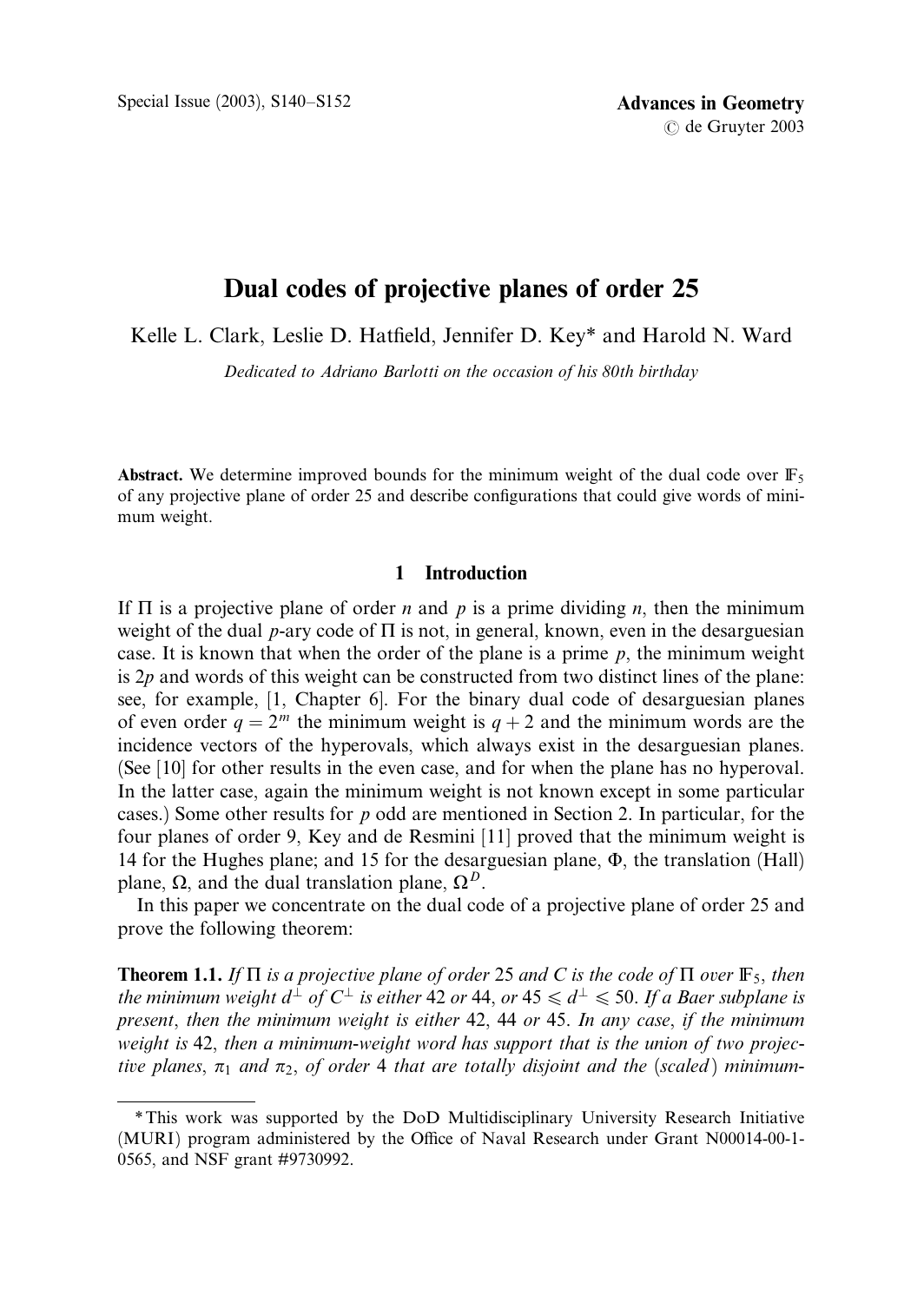weight word is  $\mathbf{v}^{\pi_1} - \mathbf{v}^{\pi_2}$ . If the minimum weight is 44 then the support of a minimumweight word is the union of two complete 22-arcs that have eleven 2-secants in common. If the minimum weight is 45 then  $\mathbf{v}^{\beta} - \mathbf{v}^l$ , where  $\beta$  is a Baer subplane of  $\Pi$  and l is a line of  $\Pi$  that is a line of the subplane, is a minimum-weight word.

(Two configurations in  $\Pi$  are *totally disjoint* if they have no point or line in common.)

**Corollary 1.2.** The dual 5-ary code of the desarguesian projective plane  $PG_2(F_{25})$  has minimum weight 45.

In Section 2 we give the background results, definitions and notation, and in Section 3 we prove the main theorem through a series of lemmas and propositions.

### 2 Background results and notation

An incidence structure  $\mathscr{D} = (\mathscr{P}, \mathscr{B}, \mathscr{I})$ , with point set  $\mathscr{P}$ , block set  $\mathscr{B}$  and incidence  $\mathscr{I}$ , is a t- $(v, k, \lambda)$  design if  $|\mathscr{P}| = v$ , every block  $B \in \mathscr{B}$  is incident with precisely k points, and every t distinct points are together incident with precisely  $\lambda$  blocks. The number of blocks through a point of a  $t \geq 1$ -design is a constant, called the *replication num*ber, and denoted by r. The order of the design is defined to be  $r - \lambda$ . An incidence structure  $\mathscr{D} = (\mathscr{P}, \mathscr{B}, \mathscr{I})$  is a group divisible design if  $\mathscr{P}$  is partitioned into point *classes* such that two points in the same class are incident with the same number  $\lambda_1$  of blocks, and if any two points in distinct point classes are incident with the same number  $\lambda_2$  of blocks.

If  $\mathcal S$  is a set of points of  $\mathcal D$  and if B is a block of  $\mathcal D$  that meets  $\mathcal S$  in m points, then B will be called an *m-secant* to  $\mathcal{S}$ . The set  $\mathcal{S}$  is an  $(n_1, \ldots, n_r)$ -set if  $\mathcal{S}$  has *m*-secants if and only if  $m \in \{n_1, \ldots, n_r\}$ . The 1-secants are the *tangents* to  $\mathcal{S}$ .

The linear code C of the design  $\mathscr D$  over the finite field  $F = \mathbb F_p$  is denoted  $C_p(\mathscr D)$ , and is the vector space spanned by the incidence vectors of the blocks of  $\mathscr{D}$  over  $\mathbb{F}_p$ . We denote the incidence vector of any subset  $\mathcal S$  of  $\mathcal P$  by  $\mathbf v^{\mathcal S}$ . We will always take p to be a prime divisor of the order of  $\mathscr D$  when looking at  $C_p(\mathscr D)$ : see [1, Theorem 2.4.1].

We view  $C_p(\mathscr{D})$  as a subspace of  $F^{\mathscr{P}}$ , the full vector space of functions from  $\mathscr{P}$  to F. Using the notation of functions, the value of  $\mathbf{c} \in F^{\mathcal{P}}$  at a point  $X \in \mathcal{P}$  is denoted  $c(X)$ . The support set of c is the set of points X in P for which  $c(X) \neq 0$ , and the weight of c, wt(c), is the cardinality of the support set of c. The *minimum weight* of a code C,  $d(C) = d$ , is the smallest of all the non-zero weights of the codewords of C. The *dual* or *orthogonal* code  $C^{\perp}$  of C is the orthogonal space with respect to the standard inner product.

Let  $\mathscr D$  be a 2- $(v, k, \lambda)$  design with replication number r. Let  $\mathscr P$  be the support set of a codeword in  $C_p^{\perp}(\mathscr{D})$ . For  $i = 0, \ldots, |\mathscr{S}|$ , let  $x_i$  denote the number of *i*-secants to  $\mathscr{S}$ . For X a point in  $\mathscr{S}$ ,  $z_i(X)$  is the number of *i*-secants of  $\mathscr{S}$  passing through X. It follows that  $x_1 = 0$  and that  $z_1 = 0$  for every point in  $\mathscr{S}$ . From counts on the *i*secants  $x_i$  of  $\mathcal{S}, 0 \le i \le k$ , we have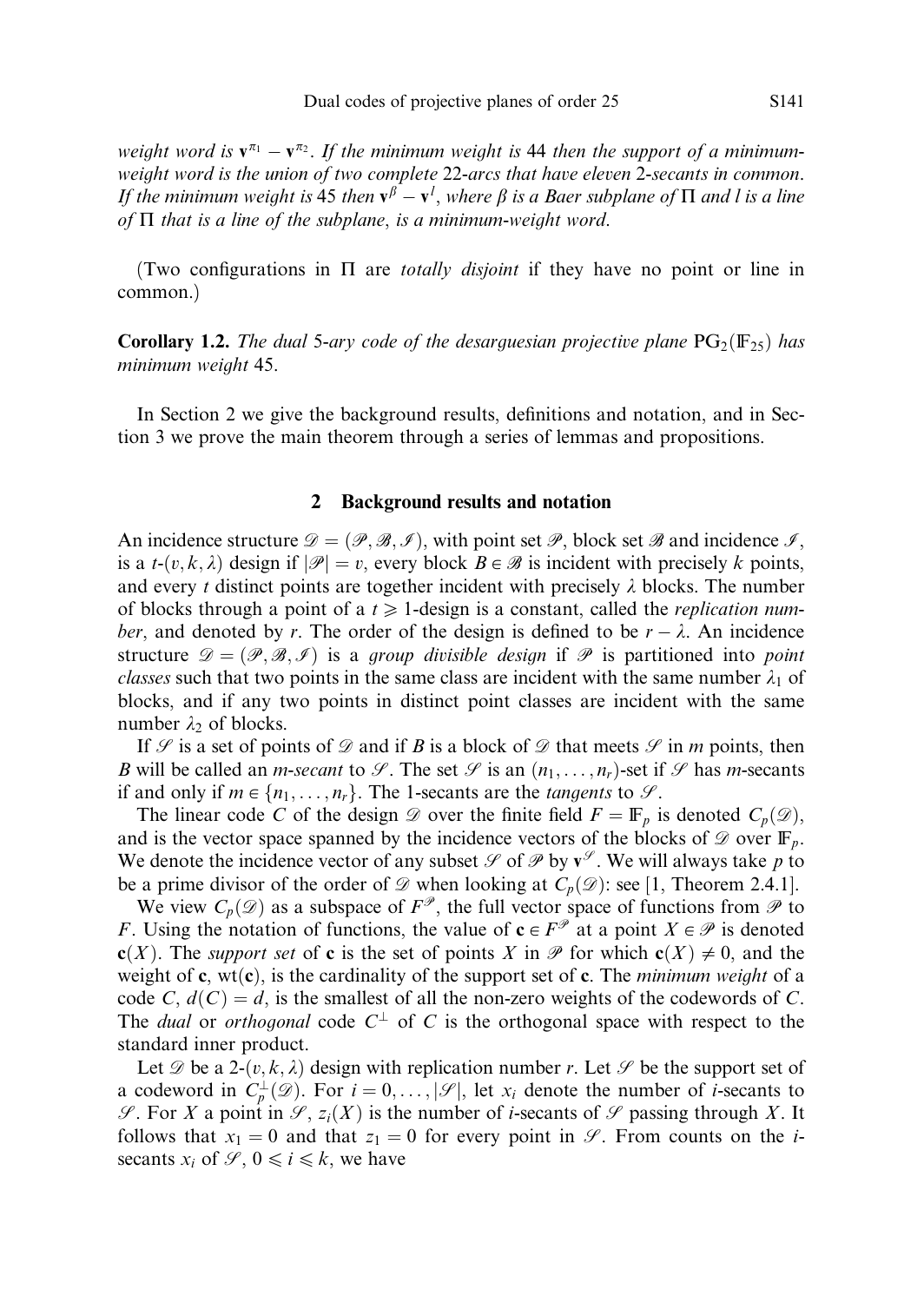S142 Kelle L. Clark, Leslie D. Hatfield, Jennifer D. Key and Harold N. Ward

$$
\sum_{\substack{i=0 \ i \neq 1}}^k x_i = b; \quad \sum_{i=2}^k ix_i = sr; \quad \sum_{i=2}^k i(i-1)x_i = s(s-1)\lambda,
$$
 (1)

and hence

$$
\sum_{i=3}^{k} i(i-2)x_i = s((s-1)\lambda - r),
$$
\n(2)

where the last equation is obtained from the previous two.

For a point X in  $\mathcal{S}$ , with  $z_i(X) = z_i$  (a shorthand we shall use whenever X is obvious),

$$
\sum_{i=2}^{k} z_i = r; \quad \sum_{i=2}^{k} (i-1)z_i = (s-1)\lambda.
$$
 (3)

From these two equations we obtain the useful combination

$$
\sum_{i=2}^{k} (i-2)z_i = (s-1)\lambda - r.
$$
 (4)

Since the left-hand side of this equation is nonnegative, we have  $(s - 1)\lambda - r \ge 0$ , i.e.

$$
s \geqslant \frac{r}{\lambda} + 1\tag{5}
$$

for any word of  $C^{\perp}$ .

A 2- $(n^2 + n + 1, n + 1, 1)$  design, for  $n \ge 2$ , is a finite projective plane of order *n*. We write  $PG_{2,1}(F_q)$  for the desarguesian projective plane, i.e. the design of points and 1-dimensional subspaces of the projective space  $PG_2(F_a)$ . Further,  $AG_{2,1}(F_a)$  will denote the affine desarguesian plane of order  $q$ , i.e. the 2-design of points and 1-flats (cosets of vector subspaces of dimension one) in the affine geometry  $AG_2(F_q)$ . A karc in a plane is a set of  $k$  points, no three of which are collinear. A  $k$ -arc is said to be *complete* if it is not contained in a  $(k + 1)$ -arc in the plane.

The current state of knowledge of the minimum weights of the dual codes of finite planes is summed up in the following results. The first is a special case of the designs from finite geometries and can be found discussed in [1, Theorem 5.7.9]:

**Result 2.1.** Let C be the p-ary code of the desarguesian plane  $PG_{2,1}(\mathbb{F}_q)$  or  $AG_{2,1}(\mathbb{F}_q)$ where  $q = p^t$  and p is prime. Then the minimum weight  $d^{\perp}$  of  $C^{\perp}$  satisfies

$$
(q+p) \leq d^{\perp} \leq 2q.
$$

Note that a similar range holds for any projective plane: if  $\Pi$  is a plane of order n, p is a prime, and p | n, the minimum weight  $d^{\perp}$  of  $C_p^{\perp}(\Pi)$  satisfies

$$
n+2\leqslant d^{\perp}\leqslant 2n.
$$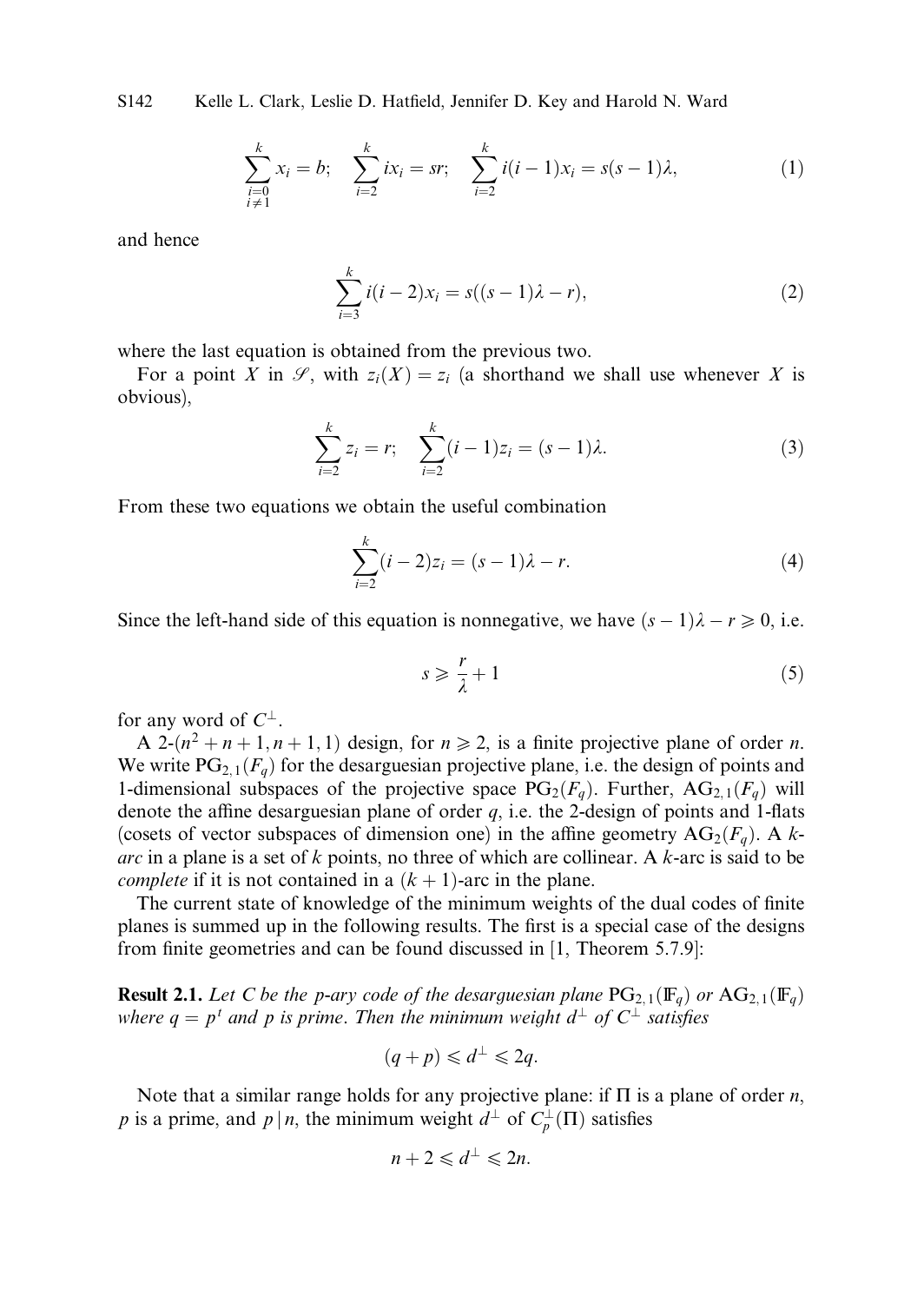The lower bound is obtained by simply noticing that every one of the  $n+1$  lines through a point in the support set of a word of minimum weight must meet the set again, and the upper bound follows since the vector  $\mathbf{v}^l - \mathbf{v}^m$  is in  $C_p^{\perp}(\Pi)$ , where l and m are any two distinct lines of  $\Pi$ .

The next result can be found in [5, Corollary 4], and partly in [12]:

**Result 2.2.** Let  $\Pi$  be a projective plane of odd order n, and let p be a prime such that p | n. Then the minimum weight  $d^{\perp}$  of  $C_p^{\perp}(\Pi)$  satisfies  $d^{\perp} \geq \frac{4}{3}n+2$ . Further, if  $p \geq 5$ then  $d^{\perp} \geqslant \frac{3}{2}n + 2$ .

In addition the existence of a Baer subplane in a projective plane of square order gives us the following improved upper bound for  $d^{\perp}$ ; see [12], [5].

**Result 2.3.** A projective plane of square order  $q^2$  that contains a Baer subplane has words of weight  $2q^2 - q$  in its p-ary dual code, where p | q.

In particular, this provides an upper bound for translation planes of square order; see [6], in which improved bounds for some translation planes were obtained:

**Result 2.4.** Let  $\Pi$  be a projective translation plane of order  $q^m$  and kernel containing  $\mathbb{F}_q$ , where  $m = 2$  or 3,  $q = p^t$ , and p is a prime. Then the dual code of the p-ary code of  $\Pi$  has minimum weight at most  $2q^m - (q^{m-1} + q^{m-2} + \cdots + q)$ . If  $\Pi$  is desarguesian, this also holds for  $m = 4$ .

**Definition 2.5.** For any vector  $\mathbf{w} \in \mathbb{F}_p^{\mathcal{P}}$  with support set  $\mathcal{S} \subseteq \mathcal{P}$  and  $a \in \mathbb{F}_p^*$  define

$$
\mathcal{G}_a = \{ X \in \mathcal{S} \mid \mathbf{w}(X) = a \}, \quad s_a = |\mathcal{G}_a|
$$

and

 $\sigma(\mathbf{w}) = |\{a \in \mathbb{F}_p^* \mid \text{there exists a point } Y \text{ in } \mathcal{S} \text{ with } \mathbf{w}(Y) = a\}|.$ 

The set  $\mathscr S$  is a *j*-secant set if  $\mathscr S$  has a 2-secant, i.e.  $x_2 \neq 0$ , and there exists an integer  $j \geq 3$  such that  $x_i = 0$  for  $2 < i < j$  and  $x_i \neq 0$ .

The next result can be found in [5] and [4].

**Result 2.6.** Let  $\mathcal{D}$  be a 2-(v, k,  $\lambda$ ) design with replication number r and order n. Let  $\mathcal{S}$ be the support set of a non-zero word  $\mathbf{w} \in C^{\perp}$ , the dual code of the p-ary code  $C_p(\mathcal{D})$ , where p is an odd prime and  $p | n$ . Suppose  $|\mathscr{S}| = s \leq \frac{2r}{\lambda}$ . Then  $z_2 = z_2(X) \geq$  $2r - (s - 1)\lambda$  for every point X in  $\mathscr{S}$ . Further,  $\mathscr{S}$  is a j-secant set for some  $j \geq 3$  and (1) for any X in  $\mathcal{S}, z_2(X) \geqslant \left[ r \frac{j-1}{j-2} - \lambda \frac{s-1}{j-2} \right]$ ;

$$
(2) \ \ s \geqslant \frac{\sigma(\mathbf{w})}{\sigma(\mathbf{w})+j-2}\left[\frac{r(j-1)}{\lambda}+1\right] \geqslant \frac{2}{j}\left(\frac{r(j-1)}{\lambda}+1\right).
$$

Further,  $\sigma(\mathbf{w})$  is even, and if  $p > 3$  and  $j = 3$ , then  $\sigma(\mathbf{w}) \geq 4$ .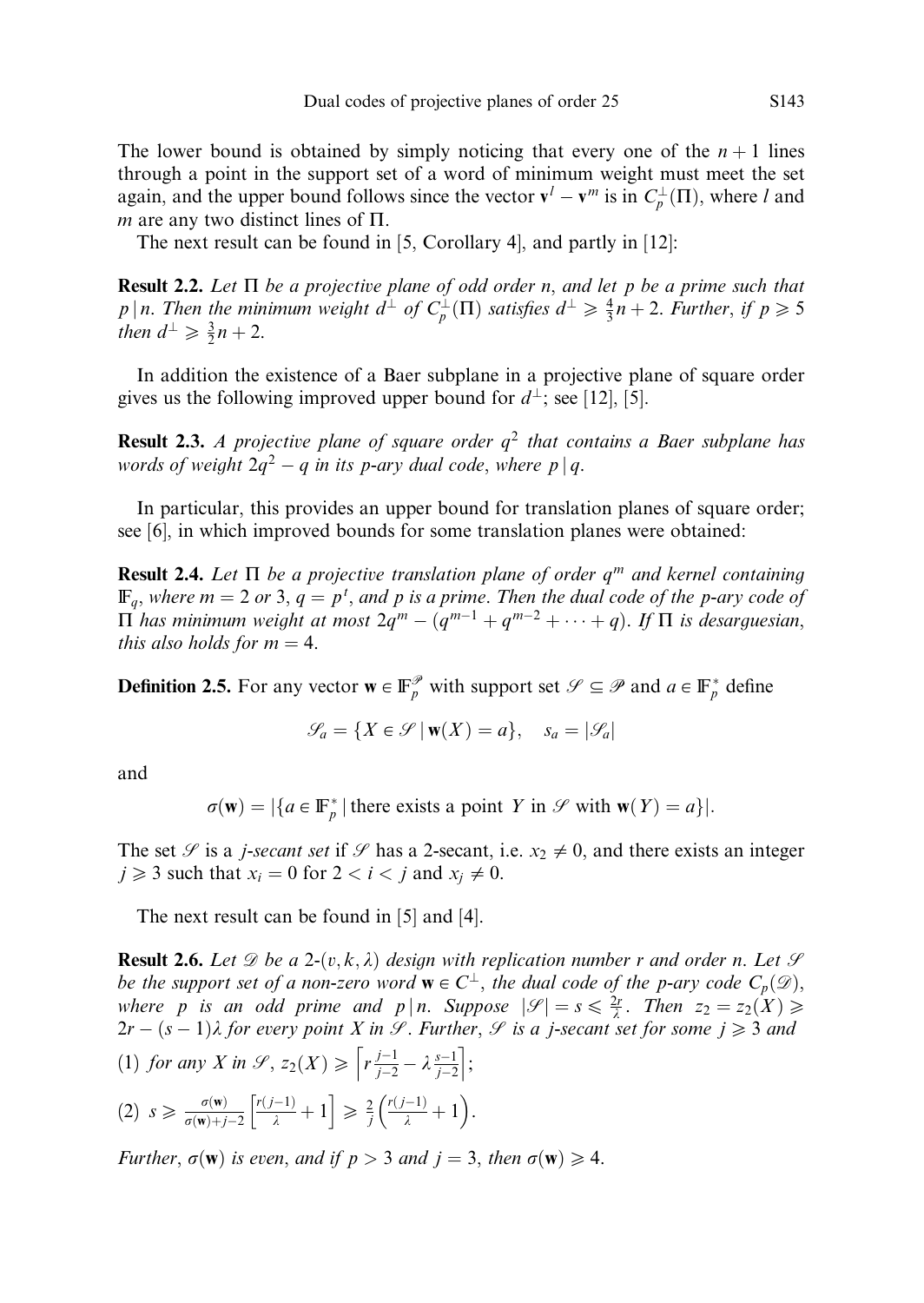In the next section we apply these results to the case where  $\mathscr D$  is a projective plane of order 25. For these parameters, the inequalities in Result 2.6 become, writing  $\sigma$  for  $\sigma(\mathbf{w})$ ,

$$
z_2(X) \ge \left\lceil \frac{26j - s - 25}{j - 2} \right\rceil = 26 - \left\lfloor \frac{s - 27}{j - 2} \right\rfloor,\tag{6}
$$

for any  $X \in \mathcal{S}$ , and

$$
s \geqslant \frac{\sigma}{\sigma + j - 2} (26j - 25). \tag{7}
$$

Using the notation of Definition 2.5 and Result 2.6, we have the following:

**Lemma 2.7.** Suppose that  $p \nmid r$ , as is the case for a projective plane. Then

$$
\sum_{a\in \mathbb{F}_p^*} a s_a \equiv 0 \pmod{p}.
$$

*Proof.* We have  $\sum_{B \in \mathcal{B}} \mathbf{v}^B = r\mathbf{v}^{\mathcal{P}}$ . Thus if  $p \nmid r$ , the all-one vector  $\mathbf{y} = \mathbf{v}^{\mathcal{P}}$  is in  $C_p(\mathcal{D})$ , and the congruence follows from its orthogonality to the words of  $C_p^{\perp}(\mathscr{D})$ .

## 3 Projective planes of order 25

In what follows, let  $\Pi$  be a projective plane of order 25 and set  $C = C_5(\Pi)$ . From Results 2.1 and 2.2, the bounds on the minimum weight  $d^{\perp}$  are  $40 \le d^{\perp} \le 50$ ; or, from Result 2.3,  $40 \le d^{\perp} \le 45$  for planes containing a Baer subplane. In this section we investigate the structure of a support set  $\mathscr S$  of a word w in  $C^{\perp}$  having weight in this range. We first note that a constant word in  $C^{\perp}$  must have size at least  $(q+1)(p-1)+1=105$ . From Result 2.6,  $\sigma(\mathbf{w})=\sigma$  is either 2 or 4, and  $\mathcal{S}$  is a jsecant set for some  $j \geq 3$ . We now look at the different values of  $\sigma$  and j to determine the possible configurations of the set  $\mathscr S$  of points in  $\Pi$ . If we fix  $\sigma$  and take  $s =$  $|\mathscr{S}| \leq 49$ , then by using inequality (7) we can determine the largest value of j for which  $\mathscr S$  is a *j*-secant set.

**Lemma 3.1.** Let  $\mathscr S$  be the support set of a word **w** of  $C^{\perp}$ . Suppose that  $s = |\mathscr S| \leq 49$ and  $\sigma = \sigma(\mathbf{w})$  is as defined in Definition 2.5, and suppose  $\mathcal{S}$  is a j-secant set. Then

- if  $\sigma = 4$  then  $i = 3$  and  $s \ge 43$ ;
- $\cdot$  if  $\sigma = 2$  then

where [4, n] denotes the range  $4 \leq j \leq n$  for j.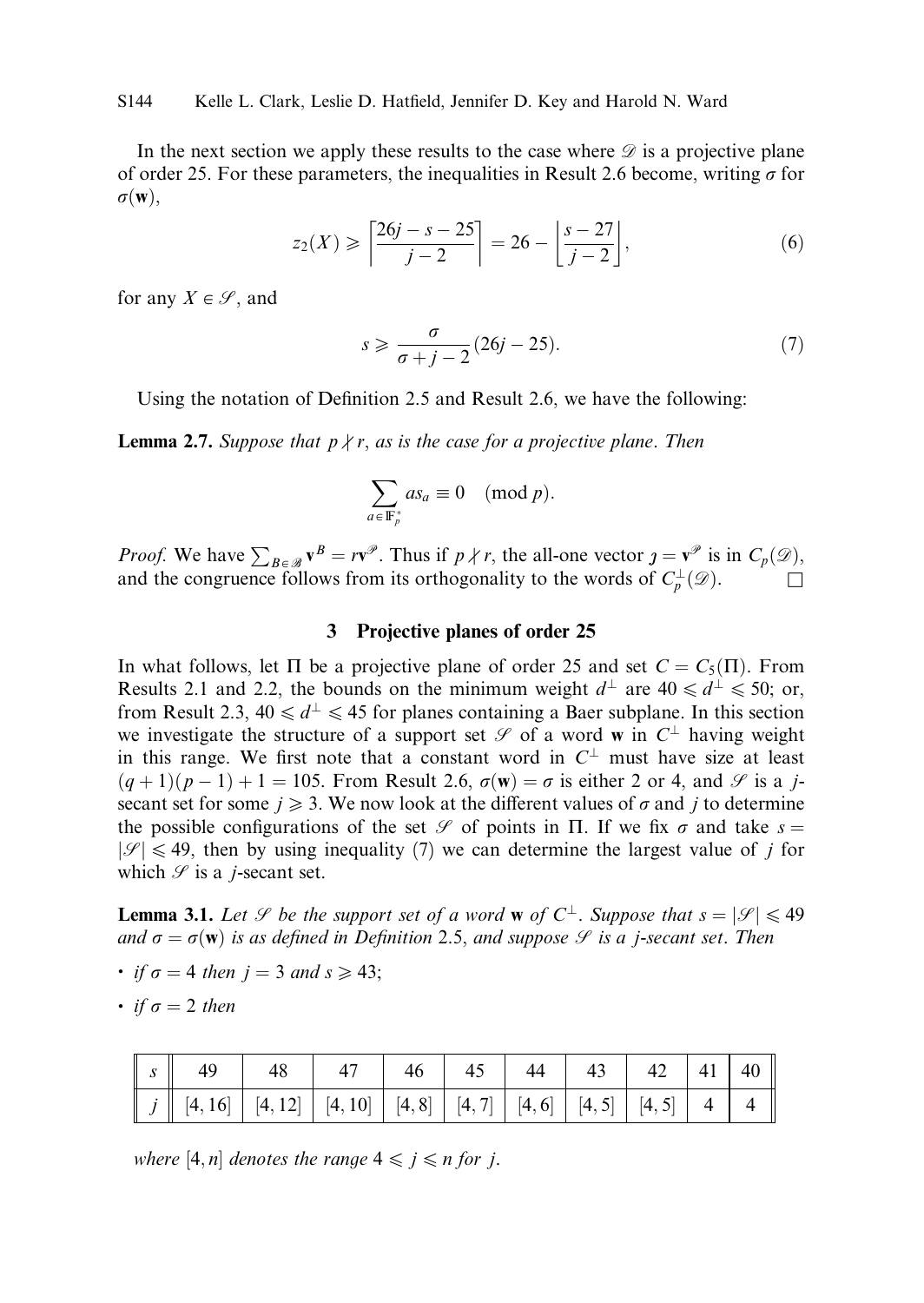Recall that two configurations in  $\Pi$  are called totally disjoint if they have no point or line in common. In what follows, we often refer to a point in  $\mathscr{S}_a$  as an **a**, and specify a secant by listing its point in this notation. Thus a 1333 (secant) is a 4-secant with one point in  $\mathcal{S}_1$  and three points in  $\mathcal{S}_3$ .

**Lemma 3.2.** Let **w** be a word of  $C^{\perp}$  and let *S* be the support set of **w**. Let  $\sigma(\mathbf{w}) = 4$  and suppose that for some X in  $\mathcal{S}, z_2(X) = 53 - s$ , where  $s = |\mathcal{S}|$ . Then  $s > 45$ .

*Proof.* Note first that inequality (6) implies that  $53 - s$  is the smallest possible value for  $z_2$ . By way of contradiction, assume that  $43 \le s \le 45$ . One has  $z_3(X) = s - 27$ and  $z_i(X) = 0$  for  $i > 3$  from Equation (4). On scaling we may assume that  $X \in \mathcal{S}_1$ . Since the 3-secants on  $X$  have the form 113 or 122, the only secants on  $X$  and a point of  $\mathcal{S}_4$  are 2-secants, and  $s_4 = z_2(X)$ . Let X be on  $t_1$  113 secants and  $t_2$  122 secants. Then by counting the points in  $\mathcal{S}_1$ ,  $\mathcal{S}_2$ , and  $\mathcal{S}_3$ , we obtain the equations

$$
s_1 = t_1 - 1, \quad s_2 = 2t_2, \quad s_3 = t_1.
$$

Thus  $s_3 = s_1 - 1$ , and as  $t_1 + t_2 = s - 27$ , we have  $s_2 = 2s - 52 - 2s_1$ . These counts hold for all X in  $\mathcal{S}_1$ . Again as  $53 - s$  is the smallest possible  $z_2$ ,  $s_a \geq 53 - s$  for all  $a \in \mathbb{F}_p^*$ . If we consider the 113 secants on a fixed 3, we see that  $s_1$  has to be even. Similarly, the 122s on a fixed 2 show that  $s_1 + 1 \leq s_2$ . For  $s = 43$  there is no set of  $s_a$ values satisfying these conditions at all. The other possibilities are:

| case | $s$ | $s_1$ | $s_2$ | $s_3$ | $s_4$ |
|------|-----|-------|-------|-------|-------|
| 1    | 44  | 10    | 16    | 9     | 9     |
| 2    | 45  | 10    | 18    | 9     | 8     |
| 3    | 45  | 12    | 14    | 11    | 8     |

Case 1 is out, because rescaling w by 3 produces another word with  $s_4 = 9$  whose other  $s_a$  values no longer fit the parameter lists.

Since information on  $z_i$  possibilities for  $s = 45$  and  $z_2 \le 11$  will be needed here and later, we present it now. The values not given in a row are 0, and the lists are those allowed by Equation (4):

z<sup>2</sup> z<sup>3</sup> z<sup>4</sup> z<sup>5</sup> z<sup>6</sup> 8 18 9 16 1 10 14 2 10 15 1 11 12 3 11 13 1 1 11 14 1 ð9Þ

If  $Y \in \mathcal{S}_2$  in Case 2 of table (8), then  $z_2(Y) \leq 9$  (from  $s_3 = 9$ ), and  $z_3(Y) \geq 16$ . But Y is on ten 122 secants and at most four 244 secants, which is not enough. In Case 3,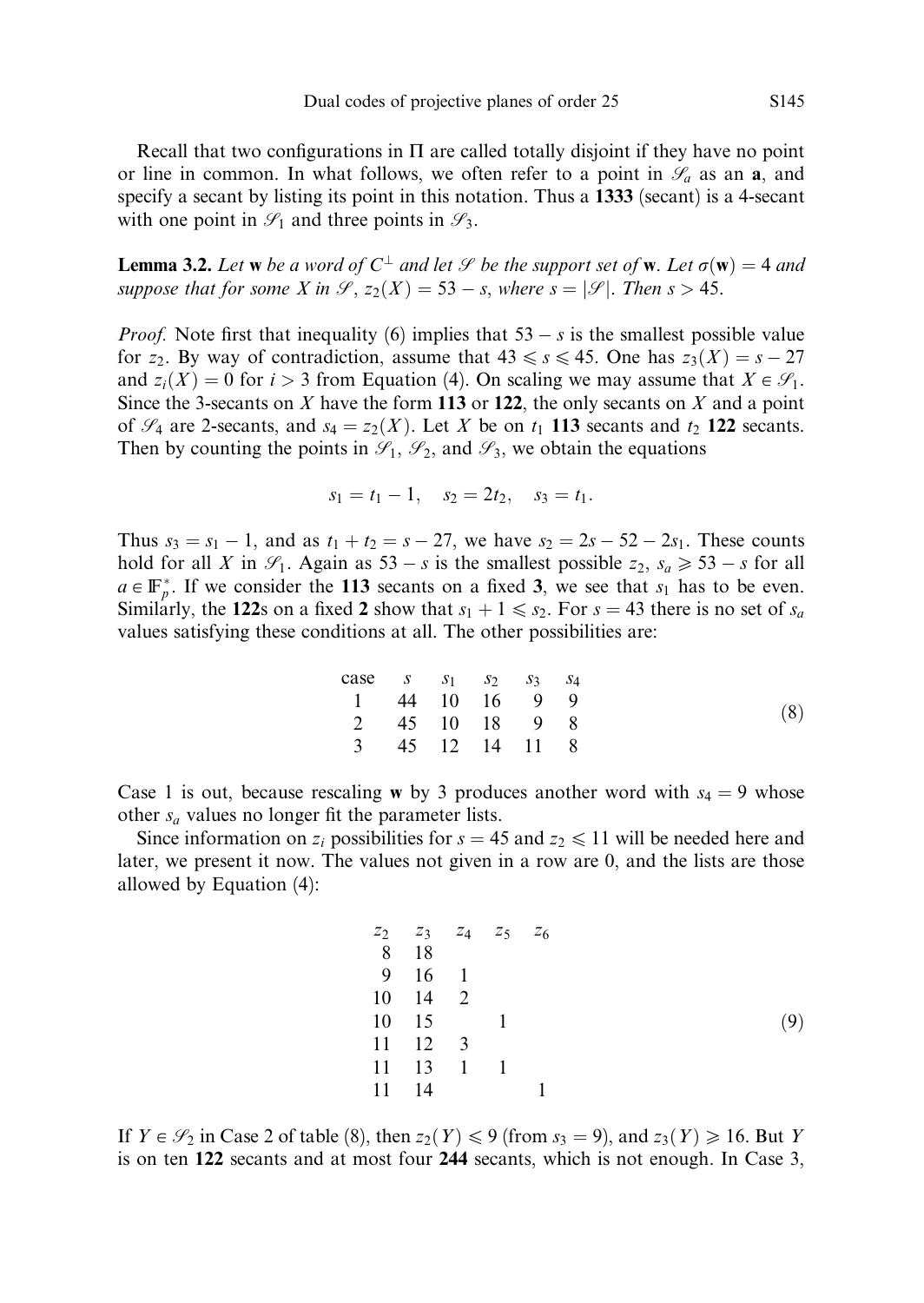each  $Y \in \mathcal{S}_2$  is on 12 122 secants, so that Y is on one further secant with another 2 and no 1. As  $z_2(Y) \le 11$ , the possibilities in (9) show that this additional secant is an *i*-secant with  $i = 4, 5$ , or 6. It is thus either a 2233, making  $z_2(Y) \le 9$ ; a **22344**, making  $z_2(Y) \le 10$ ; or a **224444**. Then in any event,  $z_3(Y) \ge 14$ , so that Y must be on at least two 244s. But there are only  $\binom{8}{2} = 28$  pairs of 4s for the 14 possibilities for Y. Hence each Y is on exactly two 244s and therefore on a 224444. At this point, however, there are too many pairs of 4s required, and Case 3 is also not  $\Box$  possible.

**Proposition 3.3.** Let  $\mathscr S$  be the support set of a word **w** of  $C^{\perp}$ . Suppose that  $s =$  $|\mathcal{S}| \leq 49$ . Then either  $s = 42$  and  $\mathcal{S}$  consists of two totally disjoint projective planes of order 4, or  $s \geq 44$ .

*Proof.* First take  $\sigma = 2$  and  $40 \le s \le 43$ , so that  $\mathscr P$  is a *j*-secant set where  $j \in \{4, 5\}$ , by Lemma 3.1. We may scale w and assume that  $\mathcal{S} = \mathcal{S}_1 \cup \mathcal{S}_4$  without loss of generality. Suppose first that  $\mathscr S$  is a 4-secant set. If X is a point on a 4-secant with eranty. Suppose first that  $\mathcal{F}$  is a 4-secant set. If  $\lambda$  is a point on a 4-secant with  $X \in \mathcal{S}_1$ , we have  $s_4 \geq z_2 + 2$ , and similarly for  $s_1$ . Thus  $s \geq 2 \left[ \frac{79-s}{2} \right] + 4$ , so that  $s \ge 42$ . If  $s = 42$ , then  $s_1 = s_4 = 21$  and  $z_2 \ge 19$  for all points, while  $z_2(X) = 19$  if X is on a 4-secant. In this case, with  $X \in \mathcal{S}_1$ , the remaining six lines through X must have intersection with  $\mathscr S$  completely in  $\mathscr S_1$ . Since these lines will all have to be 5secants at least, there would have to be at least 24 more points in  $\mathcal{S}_1$ , which is too many.

If  $s = 43$ , then  $z_2 \ge 18$  and, as above, the existence of 4-secants gives that  $s_a \ge 20$ for  $a = 1, 4$ . But by Lemma 2.7,  $s_1 \equiv s_4 \equiv 4 \pmod{5}$ , so that one of the  $s_a$  must be 19 and the other 24. Thus  $s \neq 43$ .

Suppose now that  $\mathscr{S}$  is a 5-secant set, and again  $\sigma = 2$ ,  $\mathscr{S} = \mathscr{S}_1 \cup \mathscr{S}_4$ . From Lemma 3.1,  $s = 42$  or 43. Suppose  $s = 42$ . Then from inequality (6),  $z_2 \ge 21$  for any  $X \in \mathcal{S}$ . Thus  $s_1 = s_4 = 21$ , forcing  $z_2 = 21$ . Then Equations (3) give us that  $z_2(X) =$ 21,  $z_5(X) = 5$ , and  $z_i(X) = 0$  otherwise. It follows that any two points in  $\mathcal{S}_1$  are together on exactly one 5-secant of  $\mathcal{S}$ . Thus  $\mathcal{S}_1$  is a 2-(21, 5, 1) design, i.e. a projective plane of order 4. The set  $\mathcal{S}_4$  is also a 2-(21, 5, 1) design and these designs do not share points or lines. Hence  $\mathcal{S}_1$  and  $\mathcal{S}_4$  are a pair of totally disjoint projective planes of order 4 embedded in  $\Pi$ .

If  $s = 43$  in the 5-secant case, then  $z_2 \ge 21$  and  $s_a \ge 21$ . Once again, Lemma 2.7 gives the contradiction that the  $s_a$  are 19 and 24.

Consider now the case where  $\sigma = 4$ , so that  $\mathscr S$  is a 3-secant set and  $s \geq 43$ , by Lemma 3.1. If  $s = 43$ , then  $z_2(X) \ge 10$  for all  $X \in \mathcal{S}$ , by inequality (6). Then each  $s_a \ge 10$ ; as we cannot have  $s_a > 10$  for all a, we may scale to take  $s_4 = 10$ , making  $z_2(X) = 10$  for  $X \in \mathcal{S}_1$ . However, Lemma 3.2 rules out this situation.

This completes all the cases for the proposition, so we have  $s \ge 44$ .

To finish the proof of the main theorem, we need to consider the possibility that  $s = 44$  or  $s = 45$ . We show first that  $s = 44$  can happen only if disjoint complete 22arcs are present, and we do this through two lemmas dealing with the different cases.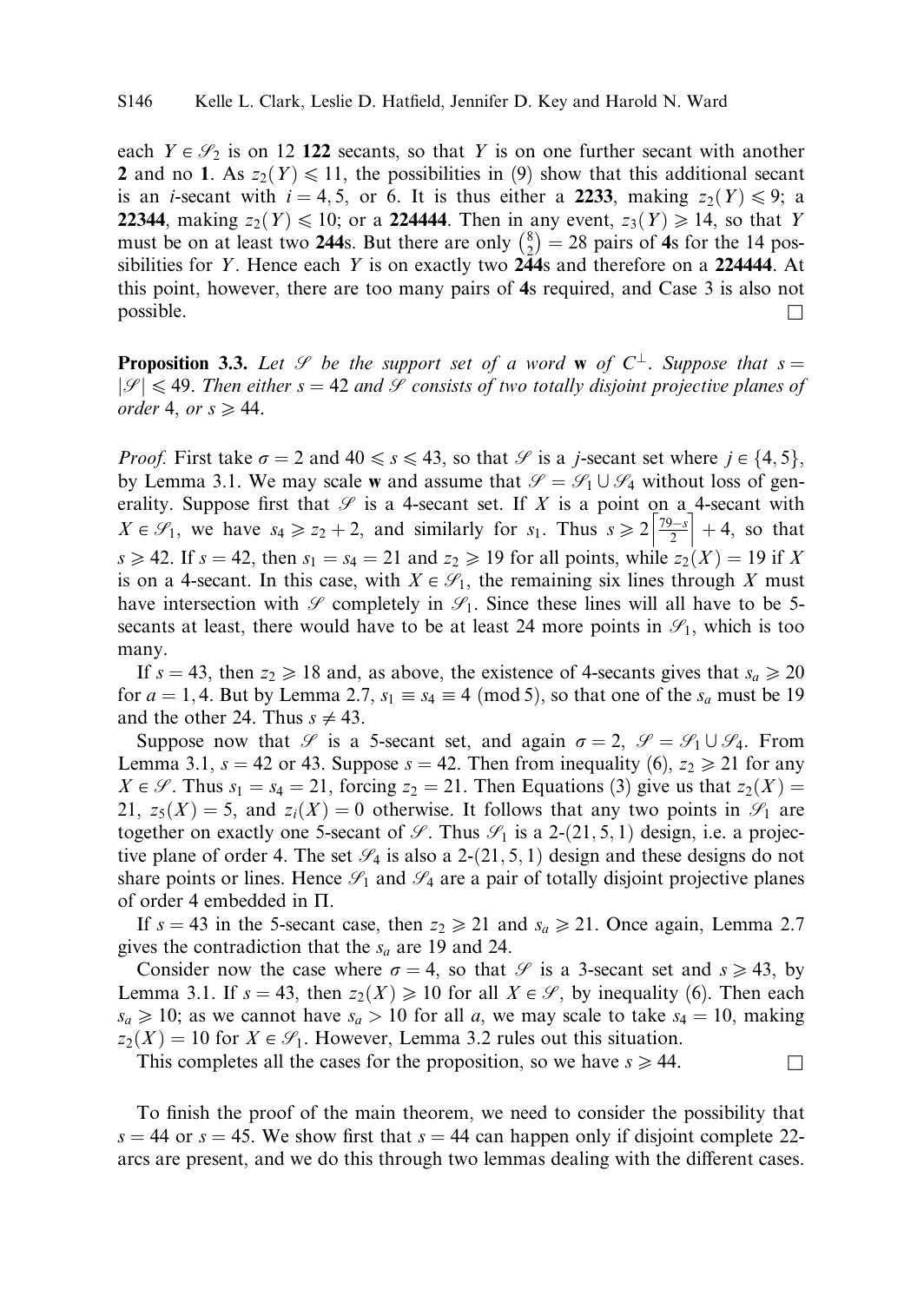In both lemmas we have  $\mathscr S$  the support set of a word **w** in  $C_5^{\perp}(\Pi)$  of weight 44, where  $\Pi$  is a projective plane of order 25.

**Lemma 3.4.** If *S* is a 4-secant set of size 44 then, on scaling,  $s_1 = s_4 = 22$ , and, for every point  $X \in \mathcal{S}$ ,  $z_2 = 20$ ,  $z_4 = 1$ , and  $z_5 = 5$ .

*Proof.* From Lemma 3.1,  $\sigma = 2$ , and from inequality (6), for any  $X \in \mathcal{S}$ ,  $z_2 \ge 18$ . As in the 4-secant argument in Proposition 3.3, it follows that (on scaling)  $s_a \ge 20$  for  $a = 1, 4$ . By Lemma 2.7, it must be that  $s_1 = s_4 = 22$ . For a point X on a 4-secant, the only feasible solution is  $z_2 = 20$ ,  $z_4 = 1$  and  $z_5 = 5$ . The possibility of some of the points not being on 4-secants is easily ruled out by considering cases and invoking Equation (4), and so this set of parameters holds for all points of  $\mathcal{S}$ .

**Lemma 3.5.** If  $\mathcal{S}$  has size 44, then it must be either a 4-secant set of the type described in Lemma 3.4 or else the union of two disjoint complete 22-arcs that have eleven 2 secants in common. In the latter case, the parameters for  $\mathcal G$  are  $x_0 = 200, x_2 = x_3 =$ 220, and  $x_4 = 11$ , and, for every point of  $\mathcal{S}, z_2 = 10, z_3 = 15$  and  $z_4 = 1$ .

*Proof.* From Lemma 3.1, if  $\mathcal{S}$  is not a 4-secant set, then  $\mathcal{S}$  is a 3, 5 or 6-secant set. Suppose first that  $\mathscr S$  is a 6-secant set. Then  $\sigma = 2$  from Lemma 3.1 and for any  $X \in \mathcal{S}$ ,  $z_2 \ge 22$ , from inequality (6). Thus  $z_2 = 22$  for all points of  $\mathcal{S}$ , and  $s_1 = s_4 =$ 22. For any point in  $\mathscr{S}$ , say  $X \in \mathscr{S}_1$ , the remaining four lines that are not 2-secants must be totally in  $\mathcal{S}_1$ , so there cannot be any 6-secants.

Now suppose that  $\mathscr S$  is a 5-secant set. From Lemma 3.1,  $\sigma = 2$ , and from inequality (6), for any  $X \in \mathcal{S}$ ,  $z_2 \ge 21$ . Thus we can assume that either  $s_1 = 21$  and  $s_4 = 23$ or  $s_1 = s_4 = 22$ . But Lemma 2.7 rules out the former case. If  $s_1 = s_4 = 22$ , then if  $z_2 = 21$  for some point  $X \in \mathcal{G}_4$ , the remaining five lines through X must cover one point from  $\mathcal{S}_1$  and 21 from  $\mathcal{S}_4$  excluding X. The one point from  $\mathcal{S}_1$  could then not have  $z_2 \geq 21$ . Thus we must have  $z_2 = 22$  for all points of  $\mathcal{S}$ . The only feasible solution to this is  $z_5 = 3$  and  $z_{10} = 1$ , for all points of  $\mathscr S$ . Counting point incidences with 5-secants gives  $44 \times 3 = 5x_5$ , which clearly has no solution.

Finally, suppose that  $\mathcal P$  is a 3-secant set, so that  $\sigma = 4$ . From inequality (6), for any  $X \in \mathcal{S}$ ,  $z_2 \ge 9$ . However, Lemma 3.2 excludes  $z_2 = 9$ ; thus  $s_a \ge 10$  for  $a =$ 1, 2, 3, 4. We show that in fact  $s_a$  cannot equal 10.

Suppose (by scaling) that  $s_4 = 10$ ; then for all points in  $\mathcal{S}_1$ ,  $z_2 = 10$ , and it follows that  $z_3 = 15$  and  $z_4 = 1$ . If  $X \in \mathcal{S}_1$ , the 4-secant through X cannot contain a 4, so it is either 1112 or 1333. If it is 1112, then on doing the point counts we arrive at  $s_2 = 36 - 2s_1$  and  $s_3 = s_1 - 3$ . By the restrictions on the  $s_a$ , it must be that

• 
$$
s_1 = 13
$$
,  $s_2 = 11$ ,  $s_3 = 10$ ,  $s_4 = 10$ .

On the other hand, if the secant is 1333, then  $s_2 = 32 - 2s_1$  and  $s_3 = s_1 + 2$ . This time there are two possibilities: one is the previous one scaled by 3, and the other is

•  $s_1 = 10$ ,  $s_2 = 12$ ,  $s_3 = 12$ ,  $s_4 = 10$ .

Hence we may assume we have one of these two sets of values; then all points of  $\mathcal{S}_1$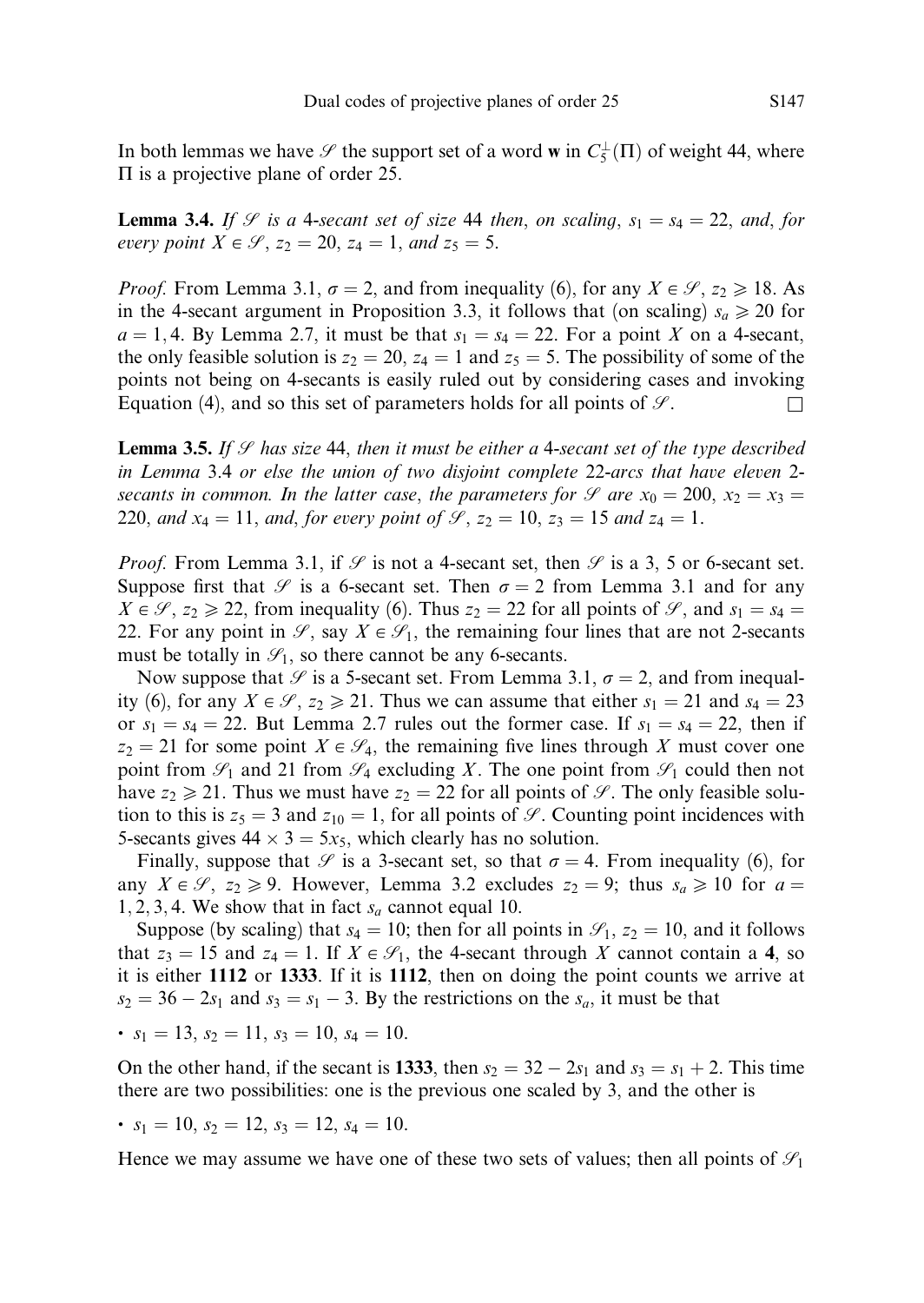are on the same type of 4-secant. If that secant is 1112, then  $s_1$  must be divisible by 3; so the case  $s_1 = 13$  is out. When  $s_1 = 10$ , there will be 60 122 secants. However, if we do the same argument for points in  $\mathcal{S}_4$ , we shall find ten 2224 secants. But then these two types of secants contain  $60 + 30 = 90$  pairs of 2s, and yet there are only  $\binom{12}{2} = 66$ available.

We can thus take  $s_a = 11$  for  $1 \le a \le 4$ . By Lemma 3.2,  $z_2 \ne 9$  for all points in  $\mathcal{S}$ , and we get three possibilities for the secant counts through a point. Suppose that  $X \in \mathcal{S}_1$ . Then X is on at most ten 113 secants and at most five 122 secants. For each of the secant counts for  $X$ , we can list the possibilities for the numbers of 3-secants of the two types and see whether the remaining points can be incorporated in the needed further secants. The results are these:

|   |           |  |                  |          | case $z_2$ $z_3$ $z_4$ $z_5$ $\#$ 113 $\#$ 122 further secants |
|---|-----------|--|------------------|----------|----------------------------------------------------------------|
|   |           |  | 1 10 15 1 0 10 5 |          | 1234                                                           |
|   |           |  | 2 11 13 2 0 8 5  |          | 1112, 1333                                                     |
|   |           |  | 3 11 14 0 1 10   |          | 12223                                                          |
| 4 | 11 14 0 1 |  |                  | $\sim$ 5 | 11233                                                          |

However, in Case 3, the 3 on the 5-secant would have  $z_2 \le 8$  (the three 2s on the 5-secant are not on 2-secants with 3), and in Case 4, the 2 on the 5-secant would have  $z_2 \leq 9$ . Neither of the resulting  $z_2$  values allows a 5-secant, so these two cases are out. As  $X$  is on five 122 secants in either remaining case, all 55 pairs of 2s appear on these secants. But the same argument applies to *all* the  $\mathcal{S}_a$ . That means there can be no **aaab** secants at all, and  $z_2 = 10$  is the only possibility. All the 4-secants are 1234s, and each point of  $\mathcal S$  is on exactly one of them. We have  $x_2 = x_3 = 220$  and  $x_4 = 11$ . Both  $\mathscr{S}_1 \cup \mathscr{S}_4$  and  $\mathscr{S}_2 \cup \mathscr{S}_3$  are complete 22-arcs in the plane and the eleven 4-secants are common secants to the two arcs. This completes the proof.

**Proposition 3.6.** If C is the code over  $\mathbb{F}_5$  of a projective plane  $\Pi$  of order 25 with no complete 22-arcs then  $C^{\perp}$  has no word of size 44.

*Proof.* By Lemma 3.5, if  $\Pi$  has no complete 22-arcs the support set  $\mathscr S$  of a word of weight 44 must have the configuration described in Lemma 3.4. Let  $\mathcal{S} = \mathcal{S}_1 \cup \mathcal{S}_4$  as in Lemma 3.4, and let  $\mathcal{T} = \mathcal{S}_1$ .

We have  $z_2 = 20$ ,  $z_4 = 1$ , and  $z_5 = 5$  for any point of  $\mathscr{S}$ . Each 2-secant meets  $\mathscr{T}$  in one point, each 4-secant meets  $\mathcal T$  in two points, and each 5-secant meets  $\mathcal T$  in five points. For  $t \in \mathcal{T}$ , let t' be the other point of  $\mathcal T$  on the 4-secant through t; we have  $\overline{f}(t')' = t$ . Let  $\mathcal F$  be the collection of 5-subsets of  $\mathcal T$  of the form  $l \cap \mathcal T$ , where l is a 5secant meeting  $\mathcal{T}$ . If  $t, u \in \mathcal{T}$  are distinct and  $t' \neq u$ , then the line on t and u must be a 5-secant; denote the corresponding member of  $\mathcal F$  by  $[t, u]$ . It follows that  $(\mathcal T, \mathcal F)$  is a group divisible design in which the groups are the sets  $\{t, t'\}$ . Moreover, if  $F \in \mathscr{F}$ , then because each point of F is on four other members of  $\mathcal{F}$ , and F and the resulting 20 members of  $\mathcal F$  are all distinct, there is a unique  $F'$  in  $\mathcal F$  that is disjoint from F. If  $t \in F$ , then as t' does not appear on any of these 20 members of  $\mathcal{F}$ , t' must be on F'.

Now let  $\mathcal{T}_1$  be a set of representatives of the pairs  $\{t, t'\}$ ,  $t \in \mathcal{T}$ , and let  $\mathcal{F}_1$  be a set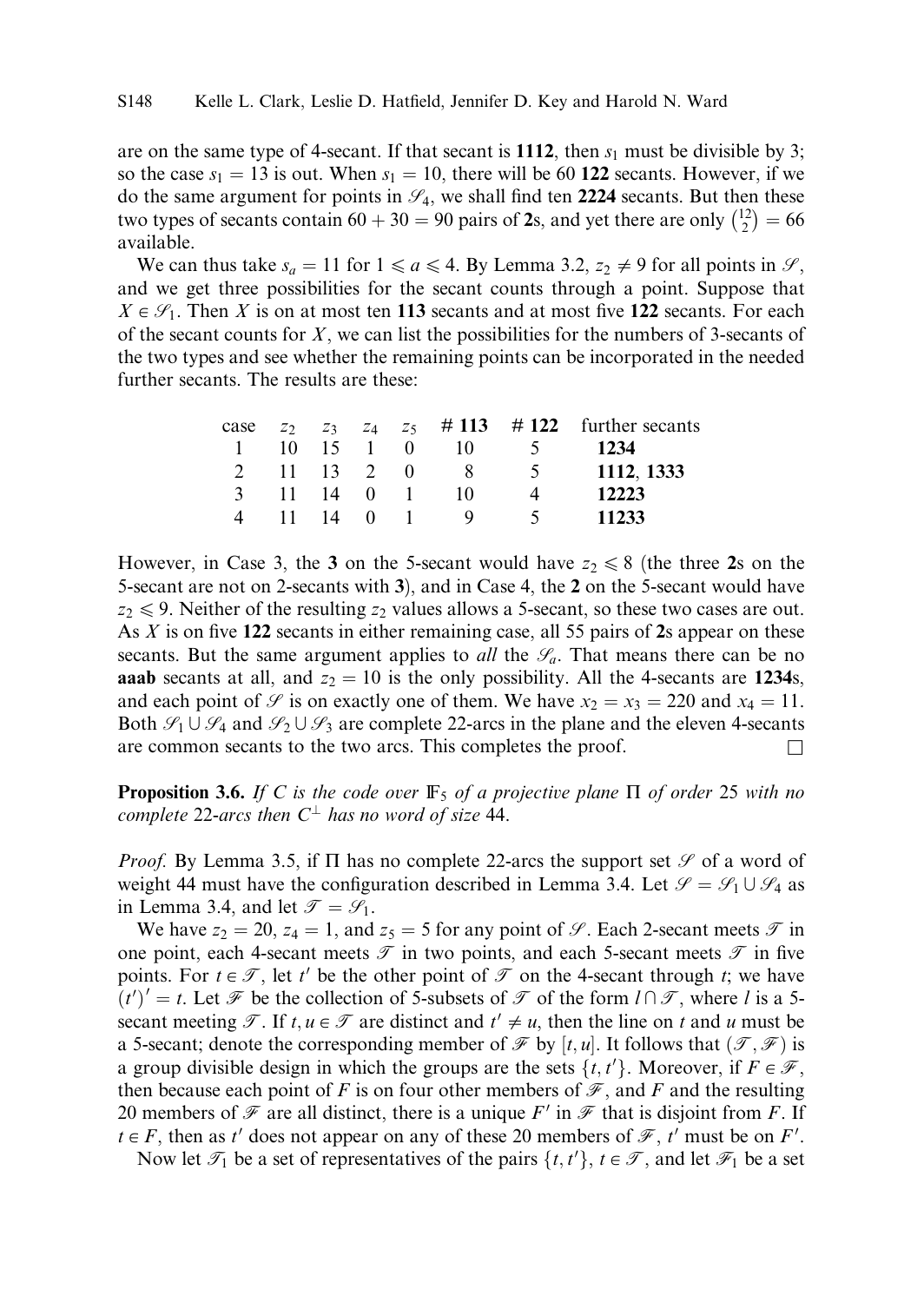of representatives of the pairs  $\{F, F'\}$ . Let M be the  $11 \times 11$  matrix with rows indexed by  $\mathcal{F}_1$  and columns indexed by  $\mathcal{F}_1$ , in which the  $(F, t)$  entry is given by

\n
$$
\begin{aligned}\n 0 & \text{if } t, t' \notin F \\
1 & \text{if } t \in F \\
-1 & \text{if } t' \in F.\n \end{aligned}
$$
\n

Then each column of M has five nonzero entries. Suppose  $t$  and  $u$  index different columns of M, and let  $F = [t, u]$ ,  $G = [t', u]$ . Then  $F' = [t', u']$  and  $G' = [t, u']$ . The rows in which both the columns indexed by  $t$  and  $u$  have nonzero entries correspond to the pairs  $\{F, F'\}$  and  $\{G, G'\}$ . It follows that the 2 by 2 submatrix for these two rows and columns is some scaling of

$$
\begin{bmatrix} 1 & 1 \ 1 & -1 \end{bmatrix}.
$$

Consequently, the columns of M are orthogonal, and  $M^T M = 5I_{11}$ . But that would mean det  $M = 5^{11/2}$ , which is impossible.

Thus there is no such word.  $\Box$ 

**Proposition 3.7.** Let **w** be a word of weight 45 in  $C^{\perp} = C^{\perp}_5(\Pi)$ , where  $\Pi$  is a projective plane of order 25. Then **w** is a scalar multiple of  $v^{\beta} - v^{\ell}$ , where  $\beta$  is a Baer subplane of  $\Pi$  and l is a line of  $\Pi$  that is a line of the subplane.

*Proof.* Let  $\mathscr S$  be the support set of **w** and let  $\sigma = \sigma(\mathbf{w})$ . First we consider  $\sigma = 2$ , so that  $\mathscr S$  is a j-secant set for some j with  $4 \leq j \leq 7$ , by Lemma 3.1. Scale w to make  $\mathcal{S} = \mathcal{S}_1 \cup \mathcal{S}_4$ . Inequality (6) implies that  $z_2(X) \geq 17$  for any  $X \in \mathcal{S}$ , so that  $s_a \geq 17$ . As  $s_1 + s_4 \equiv 0 \pmod{5}$  and  $s_1 - s_4 \equiv 0 \pmod{5}$  by Lemma 2.7, we may rescale again to assume that  $s_1 = 25$  and  $s_4 = 20$ . Then for  $X \in \mathcal{S}_4$ ,  $z_2(X) \le 20$ . By inequality (6) again,  $j = 4$  or 5. Suppose that  $j = 4$ . As a 4-secant meets each  $\mathcal{S}_a$  in two points, let  $X \in \mathcal{S}_1$  be on a 4-secant. Then X is also on 17 2-secants and one more secant with a point in  $\mathcal{S}_4$ . The remaining seven secants through X must meet  $\mathcal{S}$  in  $\mathcal{S}_1$  alone, and so have sizes that are multiples of 5. By Equation (4),  $\sum (i - 2)z_i = 18$ , but these seven contribute at least 21 to the left side. Consequently  $j = 4$  is not possible.

With  $j = 5$ , inequality (6) becomes  $z_2(X) \ge 20$ . Thus for all  $X \in \mathcal{S}_1$ ,  $z_2(X) = 20$ . As above, the remaining six secants on X can only be 5-secants:  $z_5(X) = 6$  and  $z_i(X) = 0$  for  $i \neq 2, 5$ . If  $Y \in \mathcal{S}_4$ , the secants on Y and points of  $\mathcal{S}_1$  are 2-secants. Thus  $z_2(Y) = 25$ . The remaining secant on Y must contain all the other points of  $\mathscr{S}_4$ . That is,  $z_{20}(Y) = 1$  and  $z_i(Y) = 0$  for  $i \neq 5, 20$ . In other words, the points of  $\mathcal{G}_4$  are collinear; let their line be l. The 25 points of  $\mathcal{S}_1$  along with the 5-secants now form an affine plane in  $\Pi$ . These 5-secants can meet l only in points outside of  $\mathcal{G}_4$ . It follows easily that with the addition of the six points of  $l\setminus\mathcal{S}_4$  to  $\mathcal{S}_1$  and the line l to the 5secants, we create the Baer subplane needed in the statement of the proposition.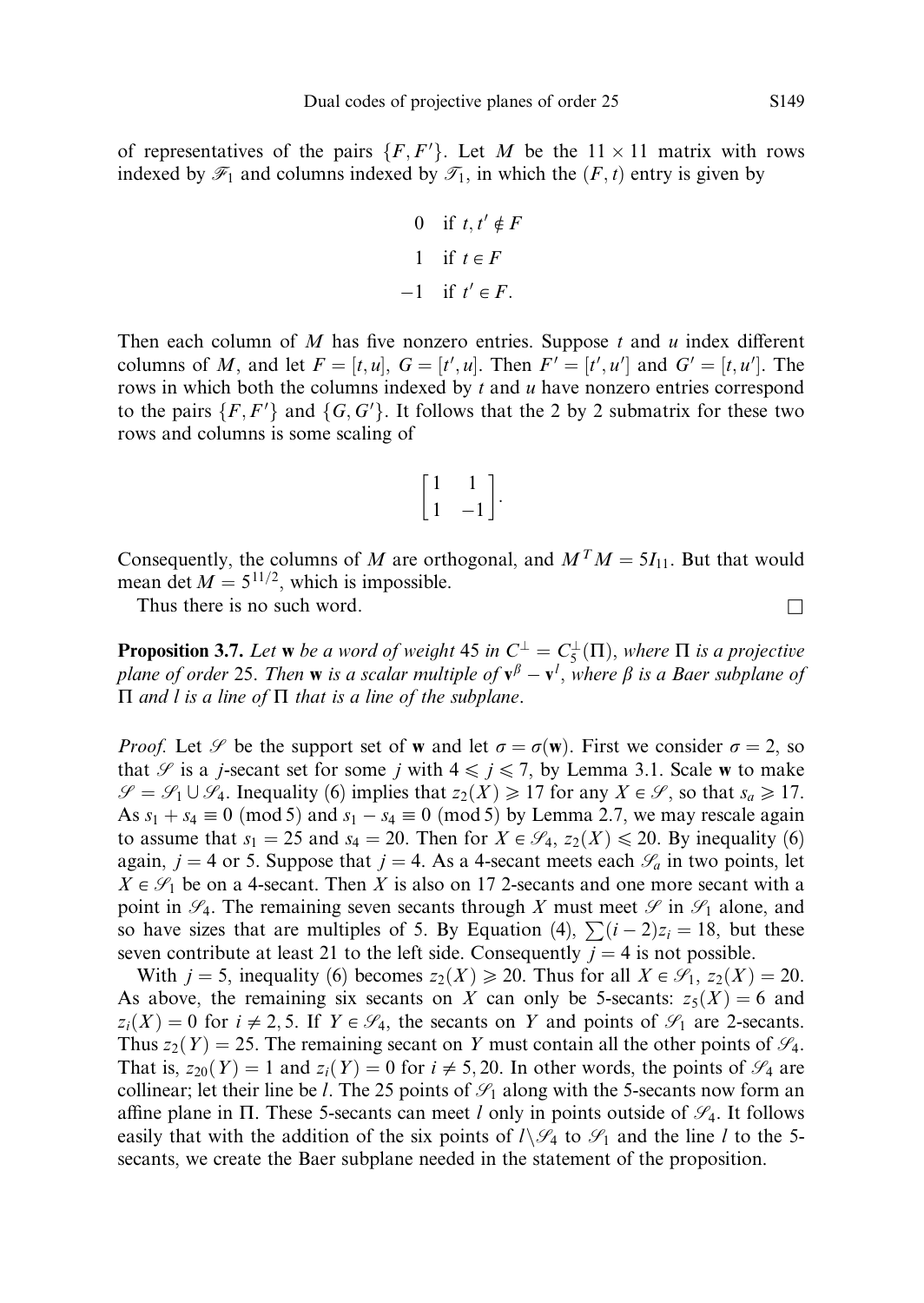Suppose  $\sigma = 4$ , the value that must be ruled out. Then  $j = 3$ , by Lemma 3.1, and for any  $X \in \mathcal{S}, z_2(X) \ge 8$ . Lemma 3.2 implies that  $z_2(X) \ge 9$ , in fact, so that  $s_a \ge 9$ for all  $a \in \mathbb{F}_p^*$ . To begin with, suppose by scaling that  $s_4 = 9$ , making  $z_2(X) = 9$  for all  $X \in \mathcal{S}_1$ . Then  $z_3(X) = 16$  and  $z_4(X) = 1$ , from (9). As in Lemma 3.5, the possible 4-secants on  $X$  are 1112 and 1333, and we do the point counts in the two cases, with X on  $t_1$  113 secants and on  $t_2$  122 secants, to find possible parameter values. If the 4secant is 1112, we have

$$
s_1 = t_1 + 3
$$
,  $s_2 = 2t_2 + 1$ ,  $s_3 = t_1$ ,  $t_1 + t_2 = 16$ .

If the 4-secant is 1333, then

$$
s_1 = t_1 + 1
$$
,  $s_2 = 2t_2$ ,  $s_3 = t_1 + 3$ ,  $t_1 + t_2 = 16$ .

Since  $s_2$  is odd for 1112 and even for 1333, all X in  $\mathcal{S}_1$  are on the same type of 4secant. In particular,  $s_1$  must be divisible by 3 when the secants are 1112, and up to a further scaling, there is only one set of values:

• 
$$
s_1 = 12
$$
,  $s_2 = 15$ ,  $s_3 = 9$ ,  $s_4 = 9$ .

If  $Y \in \mathscr{S}_2$ , then  $z_2(Y) = 9$  also, and  $z_3(Y) = 16$ . But if Y is on one of the 1112 secants, it is on at most nine 122s and at most four 244s, yielding too few 3-secants.

When the 4-secants are all 1333,  $s_1 + 1 \le s_2$  from the 122s on a 2. If  $s_1 = 9$ , then  $s_2 = 16$  and  $s_3 = 11$ ; scaling the word by 4 produces a parameter list with  $s_4 = 9$  that no longer fits the pattern. Two possibilities remain:

• 
$$
s_1 = 10
$$
,  $s_2 = 14$ ,  $s_3 = 12$ ,  $s_4 = 9$ ;

• 
$$
s_1 = 11
$$
,  $s_2 = 12$ ,  $s_3 = 13$ ,  $s_4 = 9$ .

If  $s_1 = 10$ , then  $z_2(Y) = 10$  for  $Y \in \mathcal{G}_4$  (as all secants on a 1 and a 4 are 2-secants), and  $z_3(Y) \ge 14$  by (9). There are ten 1333s; they use 30 pairs of 3s and leave  $\binom{12}{2} - 30 = 36$  pairs. Thus some  $Y \in \mathscr{S}_4$  is on at most four 334s and so on at least ten 244s. But there are not enough 4s available for this.

Similarly, if  $s_1 = 11$ , there is  $Y \in \mathcal{G}_4$  on at most five 334s. Since Y is on at most eight 244s,  $z_3(Y) \le 13$ . As  $z_2(Y) = 11$ , (9) shows that Y must be on a 4-secant. There cannot be a 1 on it; and as all the pairs of 2s are on the 122s, the only possibility is 3444. But  $z_3(Y) \ge 12$ , so that Y is on at least seven 244s; but again, too many 4s are needed.

Therefore  $s_a \ge 10$  for all  $a \in \mathbb{F}_5^*$ . It cannot be that  $s_a \ge 11$  for all a, for then three  $s_a$  are 11 and one is 12, and Lemma 2.7 excludes this. Scaling, we take  $s_4 = 10$ . Up to further scaling, Lemma 2.7 allows three possibilities:

• 
$$
s_1 = 11
$$
,  $s_2 = 13$ ,  $s_3 = 11$ ,  $s_4 = 10$ ;

- $s_1 = 12$ ,  $s_2 = 11$ ,  $s_3 = 12$ ,  $s_4 = 10$ ;
- $s_1 = 15$ ,  $s_2 = 10$ ,  $s_3 = 10$ ,  $s_4 = 10$ .

Suppose that  $s_1 = 15$ . If  $X \in \mathcal{S}_1$ , then X is on at most five 122s and at most ten 113s,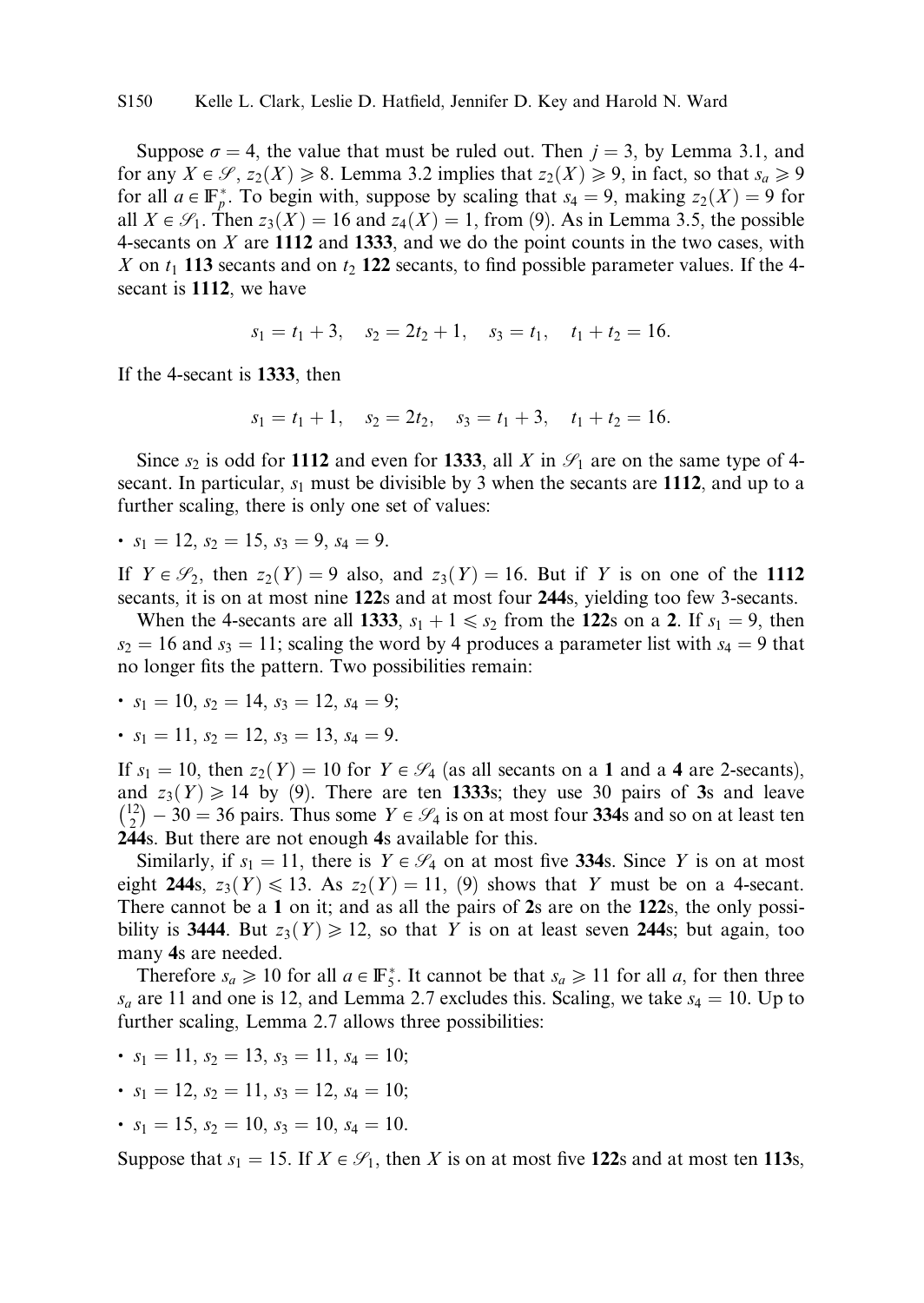making  $z_3(X) \le 15$ . By (9),  $z_2(X) = 10$  and  $z_3(X) \ge 14$ . Then X is on at least four 122s, so the 15 members of  $\mathcal{S}_1$  require at least 60 122s. As there are only 45 pairs of 2s available,  $s_1 = 15$  is ruled out.

Now let  $s_1 = 12$ , and use the argument finishing the proof of Lemma 3.2: for  $X \in \mathcal{S}_1$ , X is on at most five 122s and at most 11 113s. The possibilities are

| Z <sub>2</sub> |                       |              |          |      |                | $z_3$ $z_4$ $z_5$ # 113 # 122 further secants |
|----------------|-----------------------|--------------|----------|------|----------------|-----------------------------------------------|
|                | 9 16 1                |              | $\Omega$ | 11   | $\overline{5}$ | 1234                                          |
|                | $10 \t15 \t0 \t1$     |              |          | - 11 | 4              | 12223                                         |
|                | $10 \quad 15 \quad 0$ |              |          | - 10 | $\mathcal{F}$  | 11233                                         |
| 10             |                       | $14 \quad 2$ | $\theta$ |      | 5 <sup>5</sup> | 1112, 1333                                    |

Regardless of the case,  $X$  is collinear with at least five pairs of 2s, so that the secants on all the points of  $\mathcal{S}_1$  account for at least 60 pairs (each such pair appears with just one 1). But there are only 55 pairs of 2s; thus  $s_1 = 12$  is out.

Finally, suppose that  $s_1 = 11$ . Begin by rescaling w by 3 to take  $s_1 = 13$ ,  $s_2 = 10$ ,  $s_3 = 11$ , and  $s_4 = 11$ . Again we seek to reach a contradiction by counting pairs of 2s as they appear on secants with points in  $\mathcal{S}_1$ . If the secant is a 122, that is the only secant this pair of  $2s$  is on. We do the same kind of secant analysis for a point  $X$  in  $\mathcal{S}_1$ . There are quite a few, but only two in which X is on at most three 122 secants:

|  |  |  | $z_2$ $z_3$ $z_4$ $z_5$ $z_6$ $\#$ 113 $\#$ 122 further secants         |
|--|--|--|-------------------------------------------------------------------------|
|  |  |  | $11 \quad 13 \quad 1 \quad 1 \quad 0 \quad 10 \quad 3 \quad 1112,12223$ |
|  |  |  | $11 \t14 \t0 \t0 \t1 \t11 \t3 \t112222$                                 |

As the 3 on the 5-secant in the first case has  $z_2 \le 7$ , this possibility is out. In the second,  $X$  is collinear with nine pairs of 2s, six of them on the 6-secant. Since this secant contains two 1s, the count of pairs of 2s from these 1s is six apiece (their 122s give different pairs; by  $(9)$ , no 1 can appear on two such 6-secants). Thus regardless of the secant pattern of X, we require at least  $4 \times 13 = 52$  pairs of 2s for the secant collinearities with points in  $\mathcal{S}_1$ , i.e. more than the 45 that are available.

Proof of theorem and corollary. The theorem is now proved, and for the corollary we note that if the plane  $\Pi$  is desarguesian then complete 22-arcs do not exist; see [3], [9]. Thus 44 is not a possibility. Furthermore,  $\Pi$  does not have subplanes of order 4; see, for example, [2]. Since  $\Pi$  has Baer subplanes, the minimum weight is 45.

Remarks. 1) In [11] it is noted that it is easy to show that in a plane of order 9 with a word of weight 15 in its dual ternary code, the word must have the same form that is established in Proposition 3.7.

2) All the known planes of order 25 have Baer subplanes; in particular, all translation planes of square order have Baer subplanes (see a new proof of this in [6]). Thus the minimum weight is at most 45 for the known planes.

3) No plane of order 25 has been shown to contain a subplane of order 4, and some have been shown to not contain any; see [8].

4) The authors are unaware of any proofs of existence or non-existence of complete